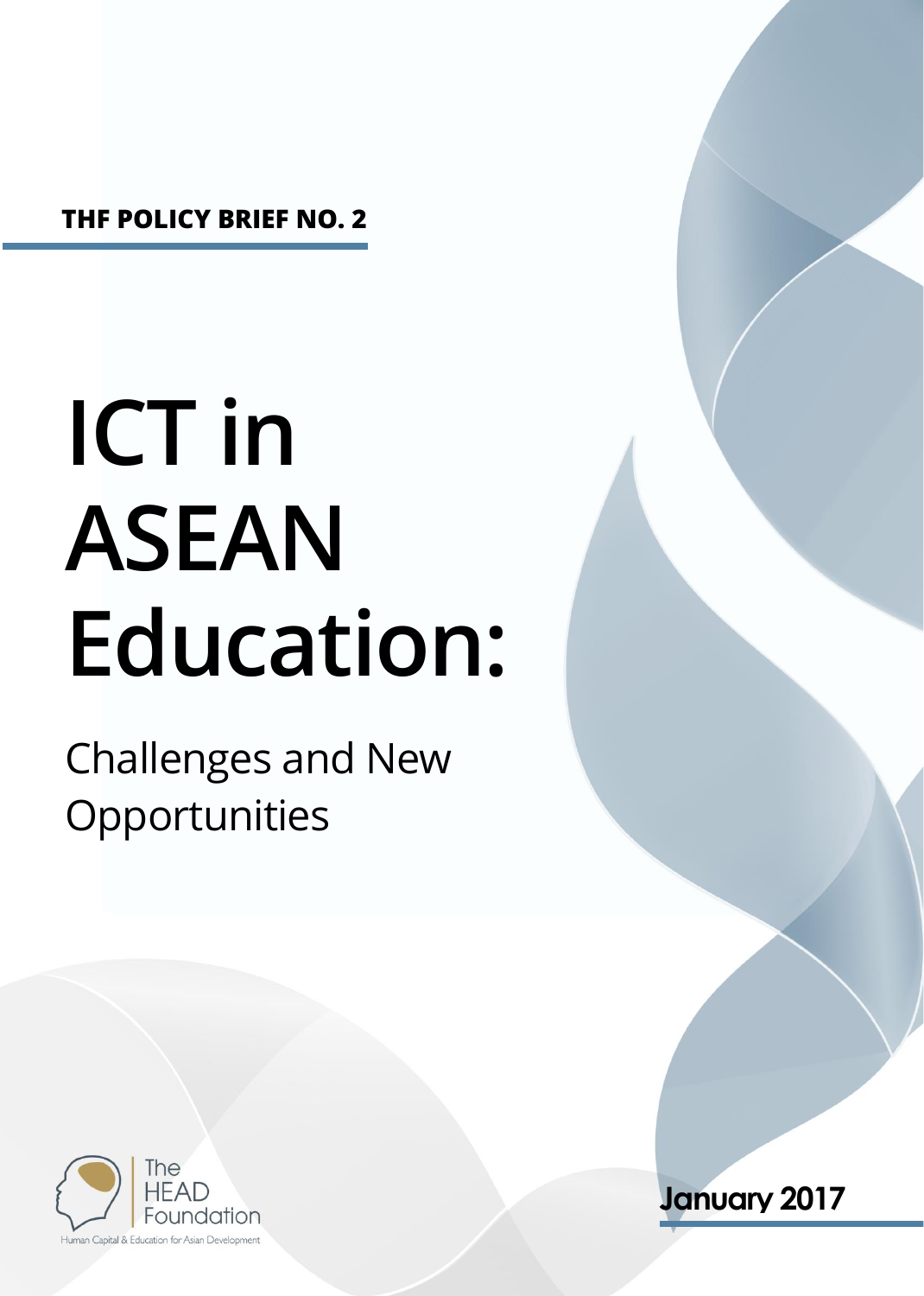INFORMATION AND COMMUNICATION TECHNOLOGIES (ICTs) MUST BE HARNESSED:

**"…to strengthen education systems, knowledge dissemination, information access, quality and effective learning, and more effective service provision."**

- INCHEON DECLARATION - (2015)

#### **EXECUTIVE SUMMARY**

The Association of Southeast Nations (ASEAN) ICT Masterplan 2020 is focused on propelling the region towards a digitallyenabled, integrated economy. ICTs in education offer opportunities for governments in ASEAN and other emerging nations to address such key education challenges of quality, equity, and efficiency and to develop their human capital. This is especially so for developing nations undergoing education reforms and with a large youthful demographic. The challenges can be resolved through the strategic use of ICTs when a holistic approach towards ICT in education is adopted ( ADB, 2009, 2011; Ra, Chin & Lim, C.P, 2016).

ICT development in ASEAN varies greatly. Singapore, on the one end of the spectrum, is ranked 16th globally with an ICT Development Index (IDI) value of 7.90, while Myanmar is ranked 150th with an IDI value of 1.82. Only three countries – Singapore, Malaysia, and Brunei – are reported to be above the global IDI average value of 4.77. The region's awareness of the need to improve education quality is growing and progress is evident in many areas. However, inequalities in quality teachers, infrastructure, and access still exist both within and between countries. To continue progressing towards the United Nations' 2030 Goals for Sustainable Development for quality education (SDGs), it is imperative to find ways to provide equitable and inclusive education, as well as lifelong learning opportunities for all in the region. Having a clear vision as well as a strong and competent educational leadership are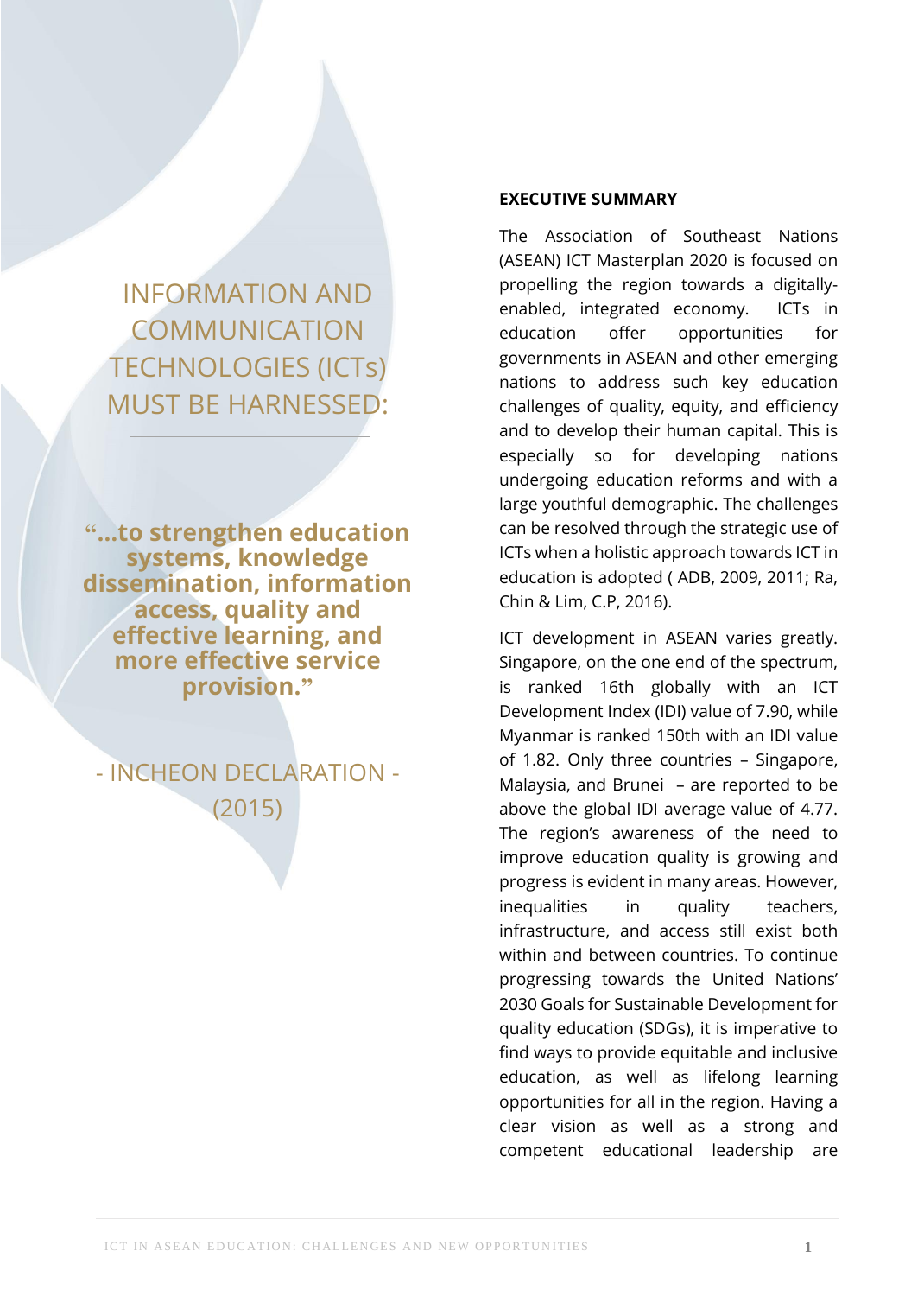crucial for the region to continue progressing at all levels (UNESCO, 2008, 2014).

Based on the discussions from the HEAD Foundation's ICT Policy Forum held on November 7-8, 2016, what is evident is that each of these ASEAN nations represented is on its own path for ICT development. Overall, it is fair to say that considerable progress is being made with ICT implementation in many schools within ASEAN. Their focus of ICT has been relevant to the cultural, geographical, political and educational contexts of the respective nations. While international comparisons for benchmarking and modelling are certainly effective, the practices of others cannot serve as a direct replacement for a detailed analysis of one's own needs and contexts. It is critical to reflect as a nation on one's own needs, the available resources and ICT infrastructure while planning for ICT integration in education development programmes in the coming decade.

Singapore, for example, is more along the trajectory of thinking through the role that ICT will play for its future socio-economic plans and preparing its future workforce. Other ASEAN nations like Indonesia, Thailand, Philippines and Vietnam may have slower rates in the spread of ICT infrastructure, but the large populations of these countries represent significant markets for ICT – both fixed and mobile in the future. Lastly, the rising interest in Myanmar from international investors and aid organizations provides a unique opportunity for the nation to experiment with a variety of ICT based programmes,

based on the experiences of other countries in ASEAN.

## A. Opportunities for Transforming Education with the Use of ICT

Recognizing the importance of education as a universal right and for the success of all, SDG 4 aims to ensure equitable access to quality education and improved learning outcomes – within a lifelong learning perspective for all. It is hoped that through this, the foundations of a sustainable and inclusive knowledge society will be built.

In order to deliver on this commitment to SDG 4, the 2015 Qingdao Declaration has emphasized the need for the application of ICT in education (UNESCO, 2015), in view of the unprecedented opportunities it offers to improve the quality, equity and efficiency of education systems, i.e. to transform education as we know it *(Figure 1)*.



Figure 1: Framework for the transformation of education with the strategic use of ICT (Ra, S., Chin, B., & Lim, C.P., 2016)

<sup>1</sup> UNESCO Bangkok defines quality education as one that satisfies the basic learning needs and enriches the lives of learners and their overall experience of living.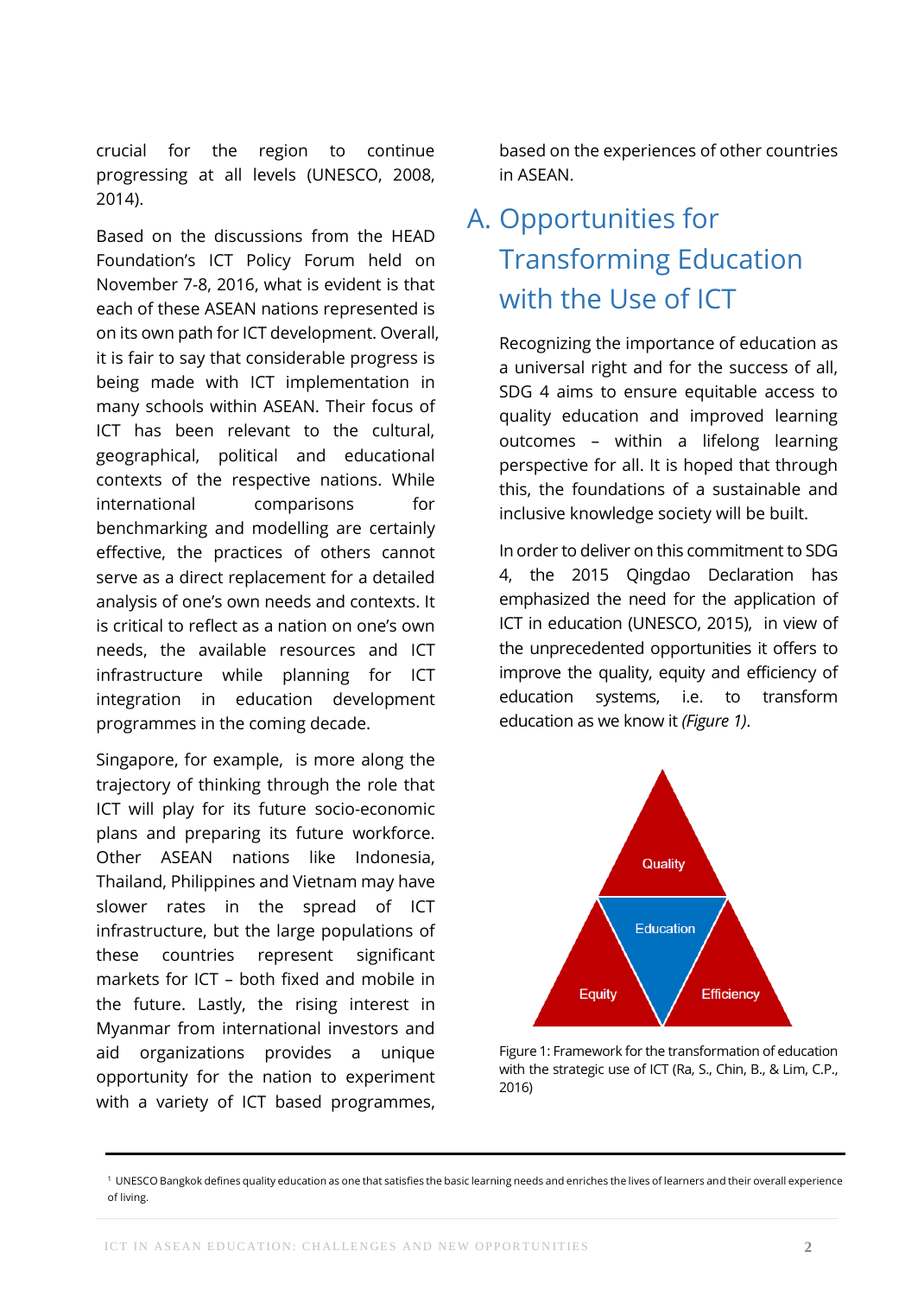A number of research studies have shown that ICT-enhanced pedagogies can **improve the quality of education, in terms of both the teaching processes and learning outcomes.** The use of ICT can also support teachers in adopting more student-centred pedagogical approaches for constructivist learning amongst students. Similarly, there is potential for teacher capacity building as ICT allows for the sharing of best practices and digital learning resources between teachers and between schools.

A study by Kulik (2003), in which he statistically compared 75 studies conducted in the USA, found that students who used computer tutorials in mathematics, natural sciences, and social sciences scored significantly higher on tests in these subjects. (UNESCO, 2011, p.16). Students who used computer tutorials also had more positive attitudes towards technology, instruction, and the subject matter than did students who were not exposed to blended learning approaches. Teachers can plan lessons using design thinking, tailor-make activities according to student learning needs, and build a professional learning community (Lim, 2012).

Based on the aforementioned studies, there is reason to believe that ICT can enhance teaching, learning environments, student motivations, and their scholastic performance. This is for several reasons; for one, the interactive capacity of ICTs provides opportunities for students to engage more pro-actively in their learning process. Additionally, it opens up the possibility of adapting learning content and pedagogy to the needs and capabilities of individual students for a more personalized learning experience.

In terms of ensuring equitable access to quality education, ICT can serve as an **enabler of a more inclusive learning environment.** It can provide students with access to educational resources that might not otherwise be available to them, due to infrastructure, socio-economic, and geographical barriers etc. For example, with the growing penetration rates of mobile phones, mobile learning will increasingly become a reality that will benefit students, especially in countries where access to computers is limited due to its high costs. The *SMS Story* mobile reading programme in Papua New Guinea, *LearnEnglish* and *Worldreadermobile* are examples of successful ICT blended programmes (UNESCO, 2014; Ra, S., Chin, B., & Lim, C.P, 2016). Students living in the rural areas of countries like Bangladesh, Cambodia, Indonesia, Myanmar, Laos, Sri Lanka, and Vietnam will benefit from mobile learning insofar as mobile broadband signals are more reliable, available and cost-effective as compared to internet broadband. More importantly, content that is well designed and of high quality can be standardized and delivered via ICT to all. Thus, the use of ICT has the potential to reduce the digital learning divide. Per the recent UNESCO-Commonwealth of Learning (2016) report, Massive Open Online Courses (MOOCs), that are being used in Higher Education should be adapted to expand access to secondary/post-secondary education for all and could play a significant role in providing learning opportunities for those in inaccessible or conflict regions.

Finally, both ICT enabled education and ICT education can improve **the efficiency of education systems.** ICT tools such as Learning Management Systems (LMS) and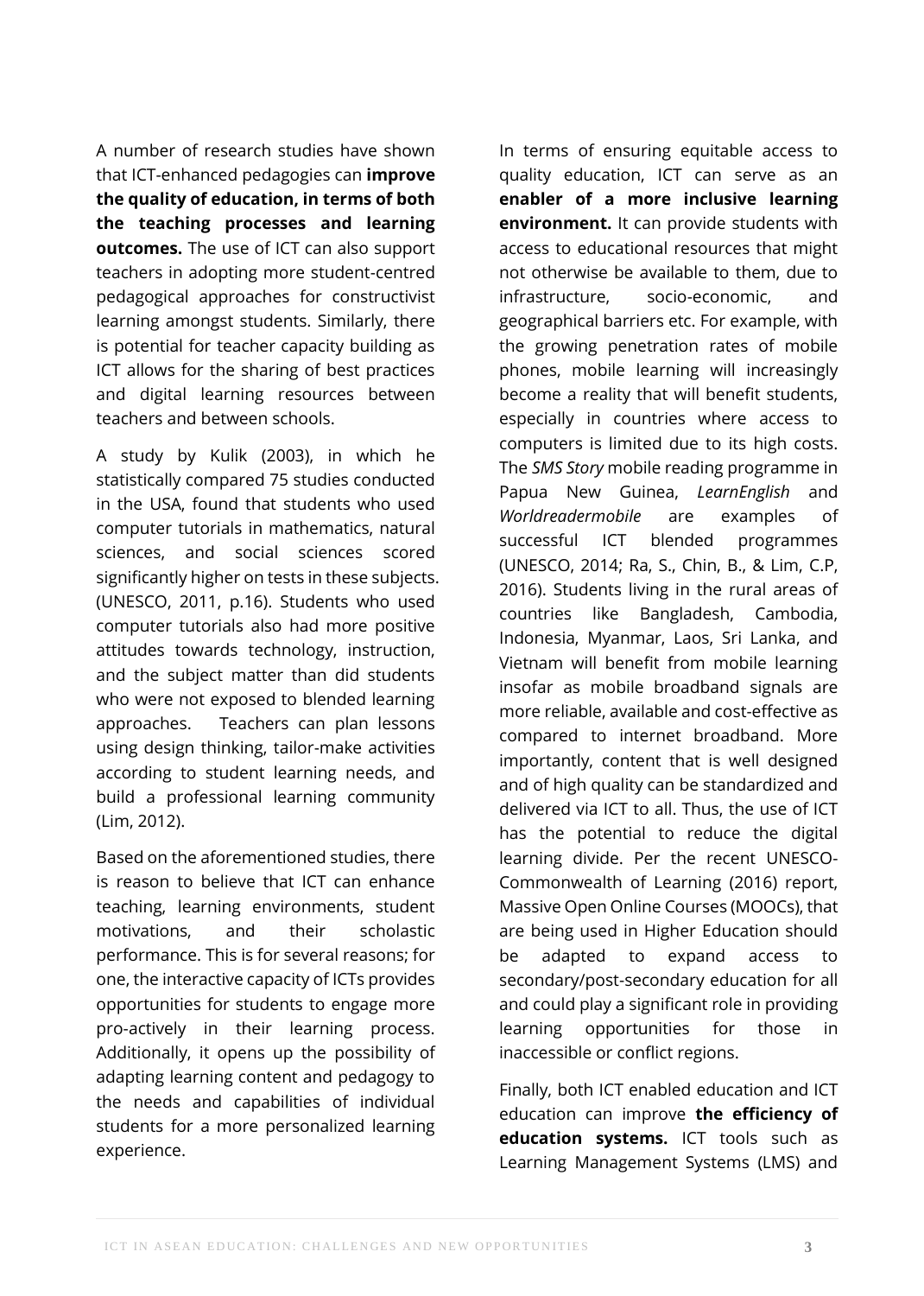MOOCs have been used to collect data on students' learning patterns. The interpretation of such data will allow teachers to adjust teaching pedagogy and for policy makers to make more informed education policies. This is currently underutilized in many developing nations and holds huge promise in improving learning outcomes. In other words, learning analytics can increase the internal efficiency of schools – and thereby education outcomes – by better catering to students' learning strengths and difficulties.

On the other hand, when ICT is both taught as a discrete subject and used as a pedagogical agent, it can increase the external efficiency of education, i.e. its relevance to labour market conditions, as students develop 21<sup>st</sup> century skills that are in demand today. These refer to the 4Cs communication, collaboration, creativity, and critical thinking skills *(Figure 2)* as well as digital know-how. Such skills will become increasingly important for the information society and knowledge-based economy in which ICT becomes the nucleus of every industry. Therefore, the need for the integration of ICT in education cannot be stressed enough as it facilitates collaborative learning and higher-order thinking.



Figure 2: The 4Cs critical in the 21<sup>st</sup> Century. Retrieved from ww.p21.org/storage/documents/4csposter

### B. Progress in Integrating ICT in ASEAN Education

Recognizing the benefits of using ICT to enhance the quality, equity and efficiency of education systems, all ASEAN countries have introduced initiatives to integrate ICT in education. However, as the region is very diverse in terms of economic and educational factors etc., the member countries are at very different stages in their ICT integration process. Based on these different stages, SEAMEO has, in its 2010 report, broadly categorized the 10 member countries into 3 groups *(Figure 3)*. It must be noted that differences exist among the countries within each group as well.



Figure 3: Southeast Asian Countries according to their Stage of ICT Integration in Education (SEAMEO, 2010)

<sup>2</sup> ICT enabled education refers to content that is purely delivered through ICTs.

<sup>&</sup>lt;sup>3</sup> ICT education refers to the knowledge transfer and use of ICT to develop digital literacy in students.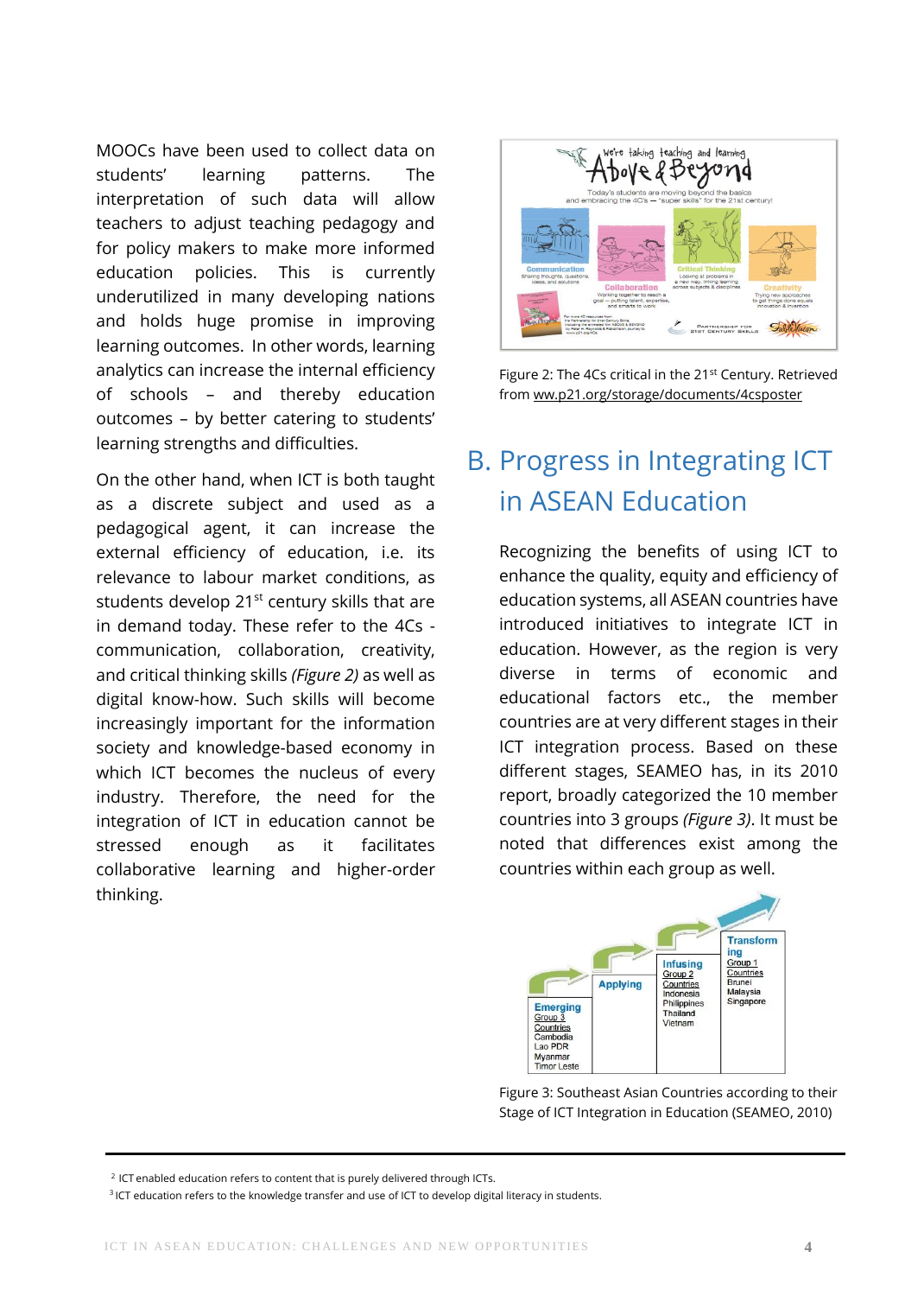Given the duration of time since the 2010 Southeast Asian Ministers of Education (SEAMEO) report and as new and increased efforts have been undertaken by the respective Southeast Asian governments, it is possible that the position of the member countries may have shifted along the 4 stage framework in *Figure 3,* albeit that such changes are likely to be minimal. An up-todate analysis of the status of ICT integration in education is required. The latest available data from the UNESCO Institute of Statistics (UIS), does however, provide insights into the status of ICT integration in education for the years 2012 and 2014 – based on a few select indicators for policy, technological infrastructure and ICT in curricula.

Almost all the ASEAN member countries have integrated ICT in their national education and ICT Master Plans (Prajaknate, 2015, p.4). According to a report by the UNESCO Institute for Statistics (UIS, 2014), about half of the ASEAN member countries (including Cambodia, Brunei, Singapore) have standalone sector-wide ICT in education plans while the other half (e.g. Indonesia, Myanmar, Thailand and Vietnam) have ICT mentioned within their national education plans.

In terms of the proportion of schools with computer labs, data for the Group 3 countries are largely unavailable for the year 2012. Of the 6 countries for which data is available, i.e. Myanmar, Philippines, Thailand, Malaysia, Singapore, and Brunei, the statistics stands at 5%, 21%, 97%, 72%, 100% and 100% of schools respectively (UNESCO Institute of Statistics). Additionally, the proportion of schools with internet access in the same year can be seen in *Table 1*.

| Country       | <b>Schools with Internet Access (%)</b>              |
|---------------|------------------------------------------------------|
| Cambodia      | 7                                                    |
| Philippines   | 12                                                   |
| Indonesia     | 42                                                   |
| Malaysia      | 91                                                   |
| Thailand      | 98                                                   |
| Singapore     | 100                                                  |
| <b>Brunei</b> | 100                                                  |
| 2012          | Table 1: Proportion of schools with internet access, |

Further efforts have also been made to introduce ICT in school curricula. In 2012, all schools in Malaysia, Singapore and Brunei had utilized some form of computer assisted instruction (UIS, 2014). On the other hand, the proportion of schools with computer assisted instruction in Cambodia, Philippines and Thailand was 3%, 49% and 98% respectively.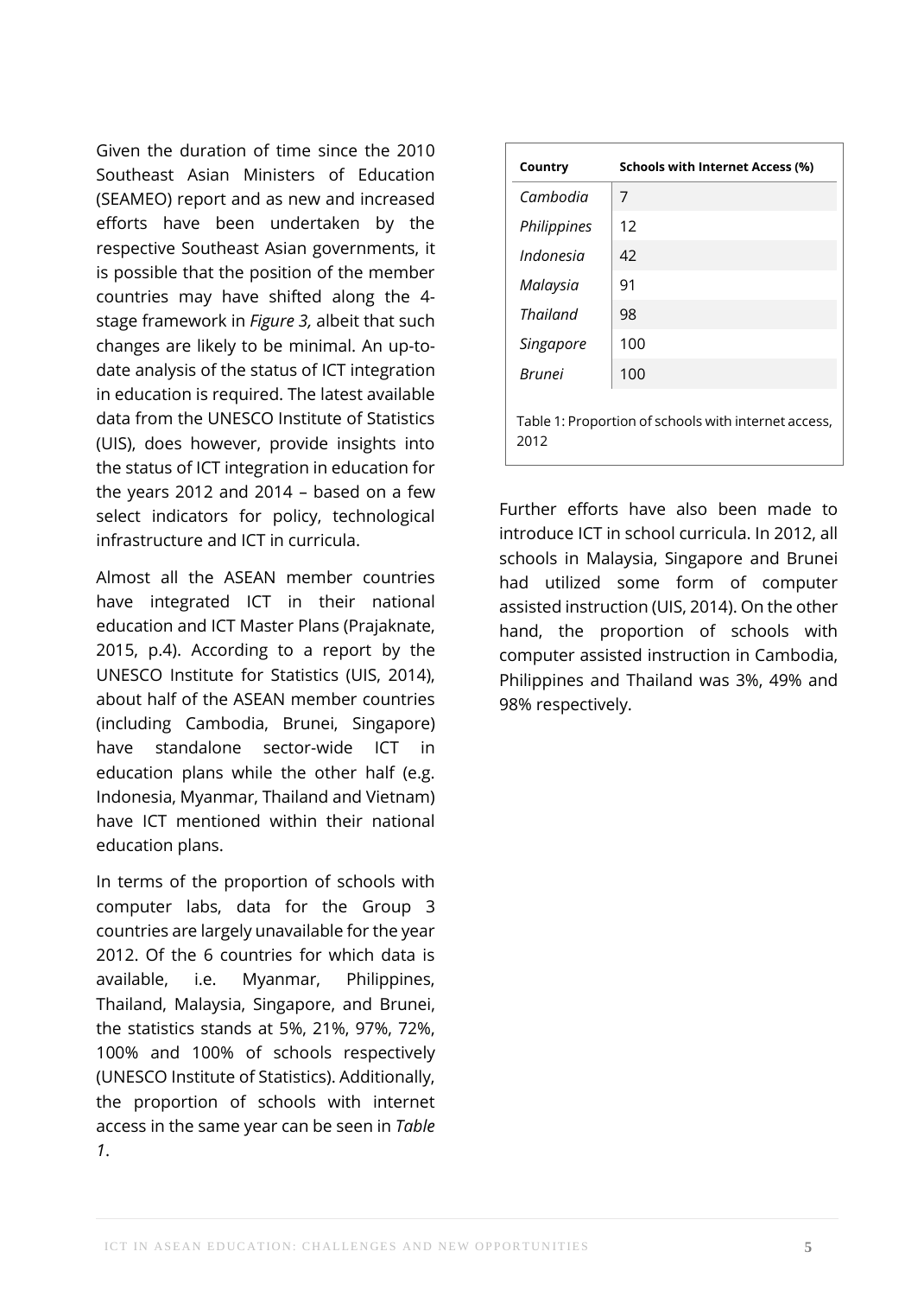### C. Key Challenges that Continue to Remain in ASEAN

Despite the knowledge of the advantages of using ICT in education, much needs to be done to realize the perceived benefits of ICT in education. The following are key challenges that continue to be highlighted by large international organizations like the Organization for Economic Cooperation and Development (OECD), UNESCO, and the Asian Development Bank (ADB) in the region.

- 1. **Quality**. There are many gaps that need to be addressed in terms of quality – quality of teachers in the developing nations, quality of student achievement that varies greatly within ASEAN, quality in the delivery of public education across large and diverse nations and finally the quality of school leadership. Education systems can harness the potential of ICT to enhance quality in terms of a systematic way to analyse the learning data gathered to improve student learning outcomes
- 2. **Equity**. Many challenges with respect to ruralurban, geographical location, socio-economic class, and gender divides still remain as obstacles to equitable access to quality education in some ASEAN countries. Mobile technologies have the potential to address these challenges.
- 3. **Efficiency.** Internal efficiency: Optimization of resources and use of ICT to improve efficiency at the school level. For example, use of learning analytics data to make informed policies.

External efficiency: Ensuring relevance of education to societal needs and labour

market conditions; ICT in education is useful in developing  $21<sup>st</sup>$  Century skills and core competencies in students and lifelong learners.

#### D. Policy Recommendations

Moving forward, the following are some of the macro policy questions that policy planners in the ASEAN region need to think about while reforming their existing national ICT Policies. It is a fact that the countries in ASEAN are in different stages of development with respect to ICT in education. However, insofar as many in the region aspire towards an "Asian Century" and want to integrate ever more intensively into today's knowledge-based economy, there are clear lessons and questions that all governments should consider. ICTs provide the opportunities for students to develop a set of core competencies where they can learn to think critically, be creative, and collaborate to learn and seek new information and communicate effectively.

- 1. To be able to meet the demands of the knowledge economy, each developing member country needs to assess its own strengths and capacities to integrate ICT in education. There is a need to mobilize more resources for the integration, research, development, and evaluation of ICTs in education.
- 2. A holistic approach *(Figure 3 below)* is one that has a well-rounded integration of various dimensions of ICT in education like national ICT policies, infrastructure, teacher capacitybuilding, ICT in curriculum, and assessment . This is essential if the affordances of ICT policies in education are to be realized in an efficient manner. Are the current national ICT in education policies aligned with the national educational vision? Do the policies include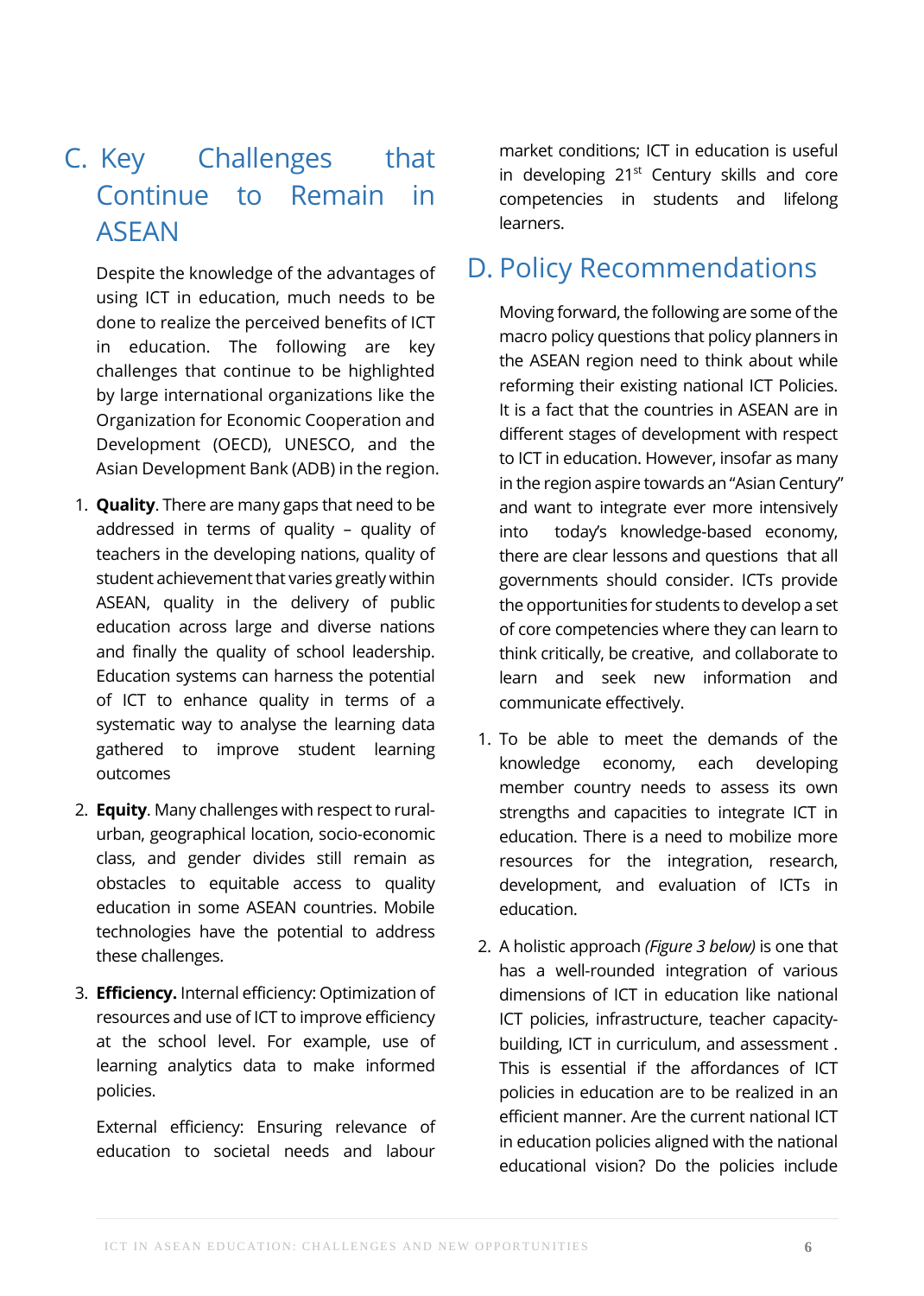measurable goals, implementation strategies, a timeframe, and key performance indicators to monitor/evaluate the implementation of the policies? Are all the stakeholders involved in the process? What financial resources are available?



Figure 4: A Holistic Approach Towards ICT in Education (Ra, S., Chin, B., & Lim, C.P (2016)

- 3. There is no need to reinvent the wheel when it comes to sharing of practices. Documenting and sharing what works within and between countries in the region is crucial for ICT policy formulation and implementation. For example, what can we learn from Singapore's successful ICT MasterPlans? Can they be adapted to other country contexts in rest of ASFAN<sub>2</sub>
- 4. It is well-documented that to be able to broaden access as well as implement largescale initiatives in education involving ICT, driving and creating public-private partnerships are essential. Partnerships could be in terms of how policy makers can create and sustain partnerships to ensure that students have quality education with equitable access to ICT resources for educational purposes. For instance, for the

Malaysian Smart Schools Integrated Solutions (SSIS), there was a partnership between the Malaysian Government and the private sector in development, testing, installation and implementation of the SSIS. The Government set the vision and provided the budget, while the private sector provided their expertise in their area of interest.

- 5. Professional development for policymakers, school leaders and teachers form a critical component of the holistic approach. ICTs cannot compensate for lack of good pedagogical practices or leadership or illdrafted policies – Policymakers will need to identify key areas of capacity building (teacher and policy) that are needed to improve ICT integration in education.
- 6. Finally, it is crucial for governments to make informed actionable decisions based on national level assessment data, interpreting what the data tells in the first instance. A system to periodically evaluate the progress in policy design and implementation is crucial for refining future policies based on the identified obstacles.

#### References

- 1. ADB (2009). Good Practice in Information and Communication Technology for Education. Metro Manila, Philippines: Asian Development Bank.
- 2. ADB (2011). Asia 2050: Realizing the Asian Century. Metro Manila, Philippines: Asian Development Bank.Muftah, B. (2011). Status of ICT integration in education in Southeast Asian countries. Paper presented at Tsukuba International Conference: Innovation of Classroom Teaching and Learning through Lesson Study, Tsukuba University, Japan.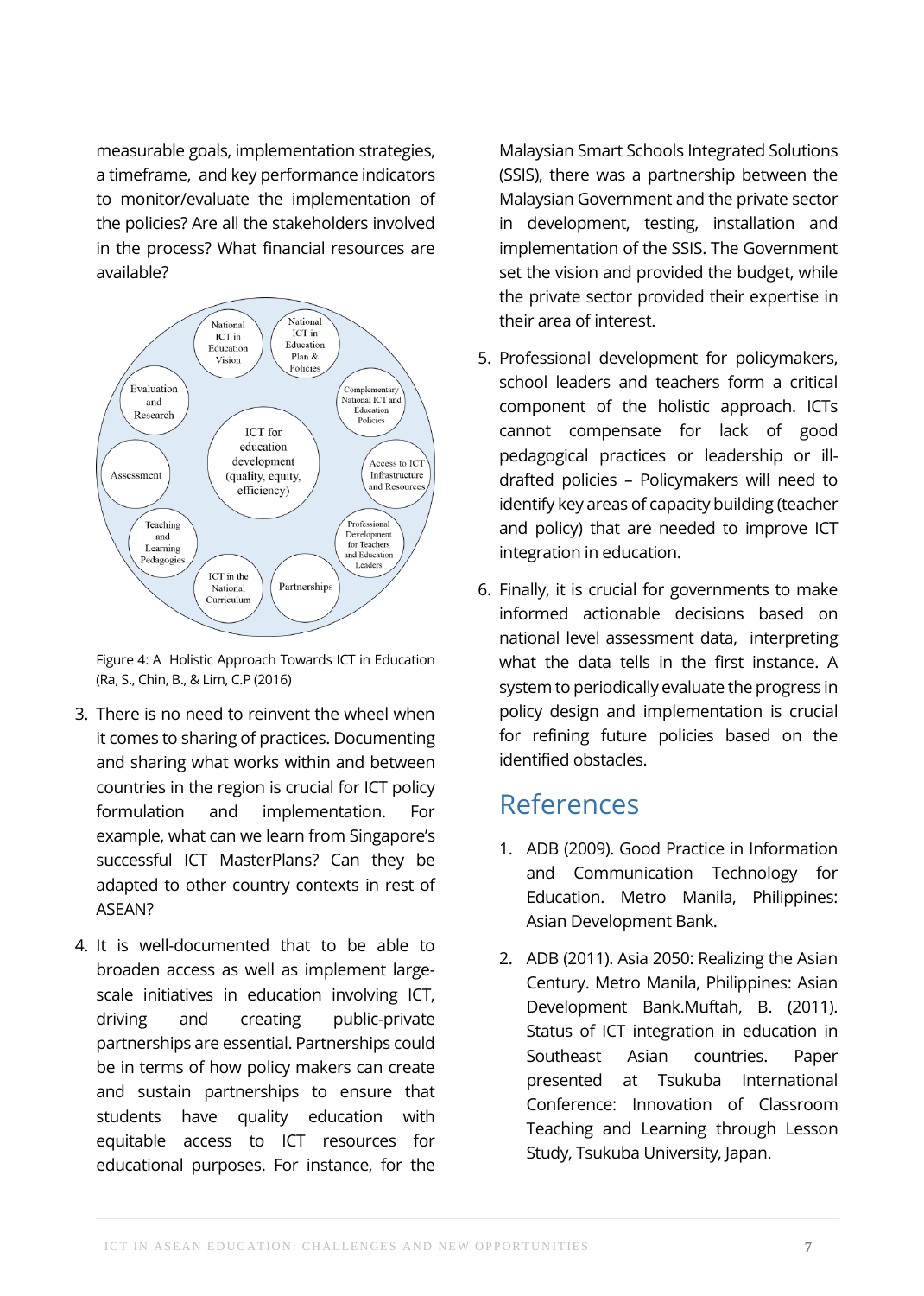- 3. Prajaknate, P. (2015). A synthesis of the studies on Information Communication Technologies (ICT) for education projects in ASEAN: Can we close the digital divide? Paper accepted for presentation at the International Conference on Communication/Culture and the Sustainable Development of Goals (CCSDG): Challenges for a New Generation, Chiang Mai University, Thailand.
- 4. Ra, S., Chin, B. And Lim, C.P. (2016). A holistic approach towards information and communication technology (ICT) for addressing education challenges in Asia and the Pacific. *Educational Medial International,* 53(2), 69-84.
- 5. Southeast Asian Ministers of Education Organization (SEAMEO, 2010). Report: Status of ICT Integration in Education in Southeast Asian Countries: Bangkok, 2010
- 6. United Nations Educational, Scientific and Cultural Organization (UNESCO, 2014). SMS Story. Retrieved online at http://www.unesco.org/education/MLW2 014/Can-SMS-stories-and-lesson-plans-AlisonGee.pdf
- 7. United Nations Educational, Scientific and Cultural Organization (UNESCO, 2015). A Review of Education and ICT Indicators in Southeast Asia. Retrieved from http://www.unescobkk.org/education/ict/ online-resources/databases/ict-ineducation-database/item/article/areview-of-education-and-ict-indicators-insoutheast-asia-by-unesco-bangkok/
- 8. United Nations Educational, Scientific and Cultural Organization (UNESCO, 2015) Qingdao declaration – International conference on ICT and post-2015 education. Retrieved from

http://www.unesco.org/new/en/educatio n/resources/in-focus-articles/qingdaodeclaration

- 9. United Nations Educational, Scientific and Cultural Organization (UNESCO-Commonwealth of Learning, UNESCO-COL, 2016). "Making Sense of MOOCs: A Guide to Policy Makers in Developing Countries". Retrieved online at http://unesdoc.unesco.org/images/0024/ 002451/245122E.pdf
- 10. United Nations Educational, Scientific and Cultural Organization (UNESCO). (2011). Transforming education: The power of ICT policies. Paris, France: UNESCO.